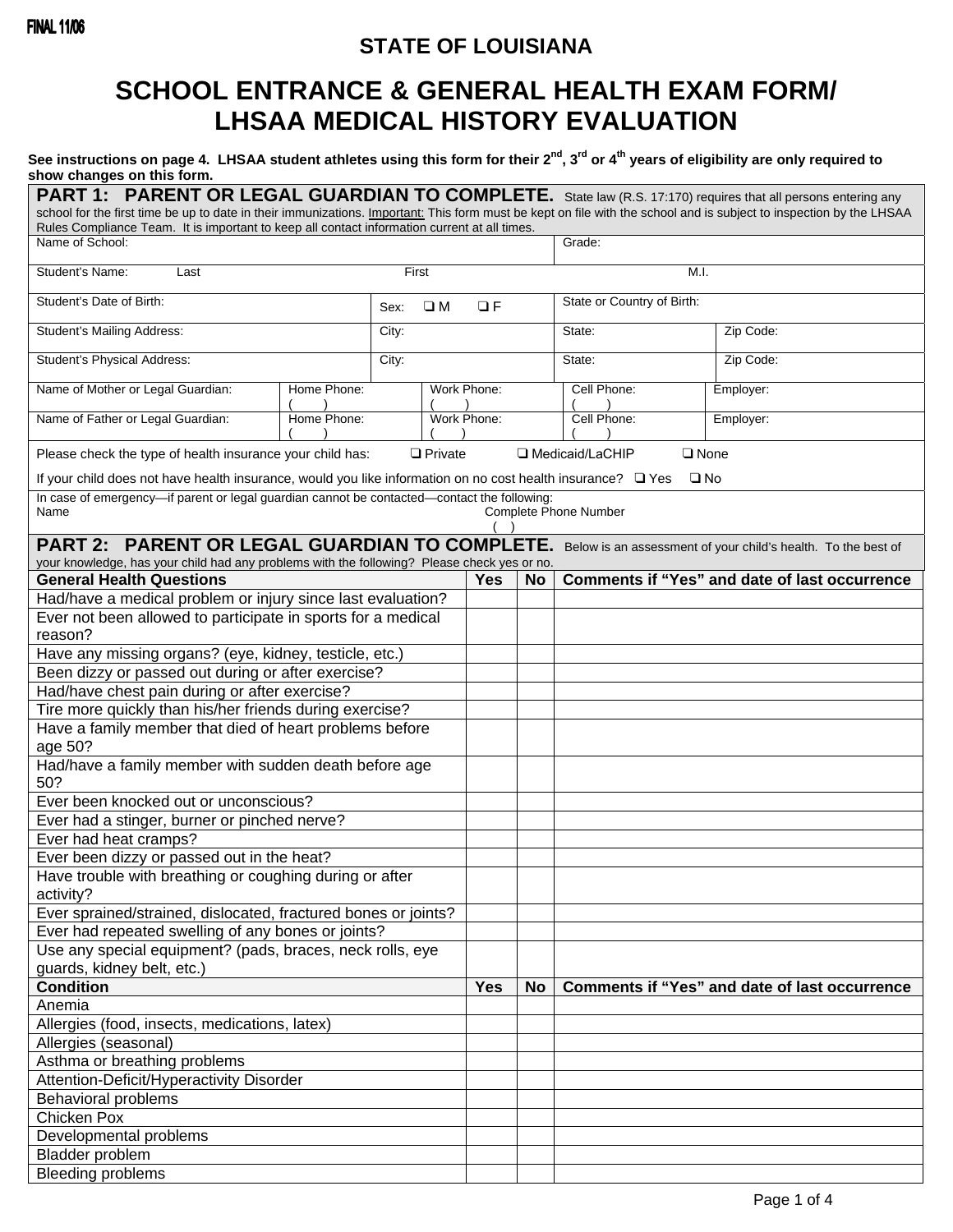**FINAL 11/06** Name: \_\_\_\_\_\_\_\_\_\_\_\_\_\_\_\_\_\_\_\_\_\_\_\_\_\_\_\_\_\_\_\_DOB: **Condition Condition Condition Condition Comments if "Yes" and date of last occurrence Condition** Bowel problem Cerebral Palsy Cystic Fibrosis Dental problems **Diabetes** Head or spinal Injury Hearing problems or deafness Heart problems Racing of the heart or skipped heartbeats **Hepatitis** High blood pressure Hospitalizations (when, why) Lead poisoning **Mononucleosis** Muscular problems Rheumatic Fever Seizures Sickle Cell Disease (not trait) Skin problems Speech problems **Surgery** Tuberculosis Vision problems Other: List all prescription and over-the-counter medications your child takes regularly: Describe any other important health-related information about your child (i.e., feeding tube, oxygen support, hearing aid, etc.): Name of your child's pediatrician or primary care Names of medical specialists or special clinics caring for your child: provider: Has your child ever seen a dentist? ❑ Yes ❑ No If yes, date of last appointment: Name of your child's dentist: **For Parents/Legal Guardians of Students** The information on this form is current and correct to the best of my knowledge. I understand that if the medical status of my child changes in any significant manner after his/her physical examination, I will notify his/her school nurse of the change immediately. In an emergency medical situation, I give permission for the school nurse or other school authority to share protected health information related to the emergency with the emergency contact. **For Parents/Legal Guardians of the Student Athlete Only**  I give my permission for my child to be examined for school-related activities and for this information and the completed physical examination report to be shared with school personnel and those affiliated with the team on a need to know basis. If, in the judgment of a school representative, the named student athlete needs care or treatment as a result of an injury or sickness, I do hereby request, consent and authorize for such care and exchange of information as may be deemed necessary. I recognize the evaluation to be done on my child is a standard pre-participation screening examination, and that no in-depth testing, x-rays, lab work, or cardiac testing will be performed unless deemed necessary by the health care examiner. I give my permission for the athletic trainer to release information concerning my child's injuries to the head coach/athletic director/principal of his/her school. I give my permission for the athletic trainer, head coach, athletic director/principal of his/her school to release information concerning my child's medical examination, injuries or medical conditions to any medical provider who treats my child for a school-related or athletic injury or who is treating my child at my selection for any condition. By signing below, I am agreeing to the above. **Signature of Parent or Legal Guardian:**  $\qquad \qquad$  Date: Signature of Interpreter (if applicable): <br>
Date: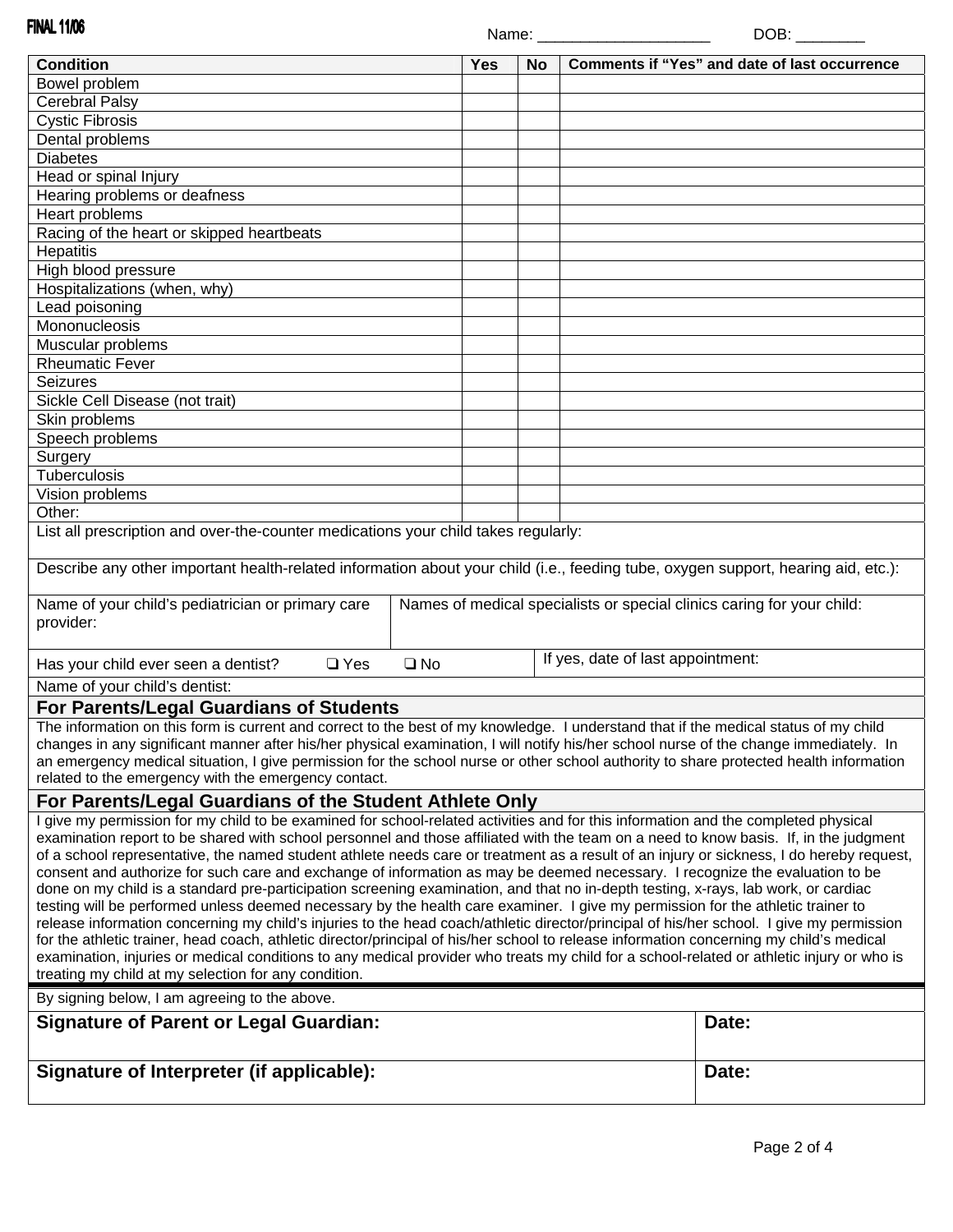## **STATE OF LOUISIANA**

# **COMPREHENSIVE PHYSICAL EXAMINATION REPORT**

| PART 3: To be completed by a licensed physician/licensed nurse practitioner in collaboration with a licensed<br>physician or a licensed physician's assistant under the supervision of a licensed physician.                                                                                                                                                                                                  |  |                         |  |                                                                         |                                                     |                                |                   |                                                                 |                 |  |
|---------------------------------------------------------------------------------------------------------------------------------------------------------------------------------------------------------------------------------------------------------------------------------------------------------------------------------------------------------------------------------------------------------------|--|-------------------------|--|-------------------------------------------------------------------------|-----------------------------------------------------|--------------------------------|-------------------|-----------------------------------------------------------------|-----------------|--|
|                                                                                                                                                                                                                                                                                                                                                                                                               |  |                         |  |                                                                         |                                                     |                                |                   |                                                                 |                 |  |
|                                                                                                                                                                                                                                                                                                                                                                                                               |  |                         |  |                                                                         |                                                     |                                |                   |                                                                 |                 |  |
| <b>Current Meds:</b>                                                                                                                                                                                                                                                                                                                                                                                          |  |                         |  |                                                                         | Allergies:                                          |                                |                   |                                                                 |                 |  |
|                                                                                                                                                                                                                                                                                                                                                                                                               |  |                         |  |                                                                         |                                                     |                                |                   |                                                                 |                 |  |
| <b>Past Medical History</b>                                                                                                                                                                                                                                                                                                                                                                                   |  |                         |  |                                                                         | <b>Family History (cont.)</b>                       |                                |                   | <b>Environmental Assessment</b><br>Water supply: City Well None |                 |  |
|                                                                                                                                                                                                                                                                                                                                                                                                               |  |                         |  |                                                                         |                                                     |                                |                   |                                                                 |                 |  |
| Hospitalizations/Surgeries __________________                                                                                                                                                                                                                                                                                                                                                                 |  |                         |  |                                                                         |                                                     | Sewer system: City Septic None |                   |                                                                 |                 |  |
| Immunizations (incl. Varicella): $\Box$ UTD $\Box$ IP                                                                                                                                                                                                                                                                                                                                                         |  |                         |  |                                                                         |                                                     | Smokers in the home?           |                   |                                                                 |                 |  |
| Note: Attach proof if school entrance form.                                                                                                                                                                                                                                                                                                                                                                   |  |                         |  |                                                                         |                                                     | Pets in home: List:            |                   |                                                                 |                 |  |
|                                                                                                                                                                                                                                                                                                                                                                                                               |  |                         |  | T.B.                                                                    |                                                     |                                |                   |                                                                 |                 |  |
| <b>Family History</b>                                                                                                                                                                                                                                                                                                                                                                                         |  |                         |  | Other:                                                                  |                                                     |                                |                   |                                                                 |                 |  |
| Allergy or Asthma                                                                                                                                                                                                                                                                                                                                                                                             |  |                         |  | (Note family member's relation to patient.)                             |                                                     |                                |                   |                                                                 |                 |  |
| <b>Nutritional Assessment</b>                                                                                                                                                                                                                                                                                                                                                                                 |  |                         |  |                                                                         | <b>Dental Assessment</b>                            |                                |                   | Reproductive                                                    |                 |  |
| $\Box$ Special Diet                                                                                                                                                                                                                                                                                                                                                                                           |  |                         |  |                                                                         | Any Dental Disease                                  | $\Box$ Yes $\Box$ No           |                   | Menarche age_______ LMP_______                                  |                 |  |
|                                                                                                                                                                                                                                                                                                                                                                                                               |  |                         |  | <b>Dental Caries</b>                                                    |                                                     | $\Box Yes \quad \Box No$       |                   |                                                                 |                 |  |
| Growth Chart WNL (See Grid)                                                                                                                                                                                                                                                                                                                                                                                   |  |                         |  |                                                                         | <b>Brush Teeth Regularly</b>                        | $\Box$ Yes $\Box$ No           |                   |                                                                 |                 |  |
| Comments:                                                                                                                                                                                                                                                                                                                                                                                                     |  |                         |  |                                                                         | Dental Visit in the last year $\Box$ Yes $\Box$ No  |                                |                   |                                                                 |                 |  |
| Vision Screen (if indicated) $\Box$ Not indicated                                                                                                                                                                                                                                                                                                                                                             |  |                         |  |                                                                         | <b>Hearing Screen</b> (if indicated)                | $\Box$ Not indicated           |                   | <b>Labs</b> (if indicated) $\Box$ Not indicated                 |                 |  |
| Subjective: any eye disorder $\Box$ Yes $\Box$ No                                                                                                                                                                                                                                                                                                                                                             |  |                         |  |                                                                         | Subjective: response to voices $\Box$ Yes $\Box$ No |                                |                   | Het or Hgb: □WNL □UTD □UTO                                      |                 |  |
|                                                                                                                                                                                                                                                                                                                                                                                                               |  | $\Box$ Yes $\Box$ No    |  |                                                                         | Delayed speech development $\Box$ Yes $\Box$ No     |                                |                   |                                                                 |                 |  |
| F.H. of eye disorder                                                                                                                                                                                                                                                                                                                                                                                          |  |                         |  |                                                                         |                                                     |                                |                   | Values:                                                         |                 |  |
| Wear glasses/contacts $\Box$ Yes $\Box$ No                                                                                                                                                                                                                                                                                                                                                                    |  |                         |  | Recurrent O.M.                                                          |                                                     | $\Box$ Yes $\Box$ No           |                   | Urine Dipstk: UWNL UTD UTO                                      |                 |  |
| Objective: visual acuity $R 20/ L 20/$                                                                                                                                                                                                                                                                                                                                                                        |  |                         |  |                                                                         | Hearing 20 db HL (pass or fail)                     |                                |                   | Comments:                                                       |                 |  |
| with glasses/contacts $\Box$ Yes $\Box$ No                                                                                                                                                                                                                                                                                                                                                                    |  |                         |  |                                                                         | 1000Hz                                              | 2000Hz 4000Hz                  |                   | Lead if indicated (see criteria)                                |                 |  |
| Muscle balance                                                                                                                                                                                                                                                                                                                                                                                                |  | $\Box$ pass $\Box$ fail |  |                                                                         | Right ear                                           |                                |                   |                                                                 |                 |  |
| Color perception $\Box$ pass $\Box$ fail                                                                                                                                                                                                                                                                                                                                                                      |  |                         |  | Left ear                                                                |                                                     |                                |                   |                                                                 |                 |  |
| Review of System   WNL   Abnl.   Comments                                                                                                                                                                                                                                                                                                                                                                     |  |                         |  |                                                                         | <b>Objective: PE</b>                                |                                | WNL               | Abnl.                                                           | <b>Comments</b> |  |
| Constitutional                                                                                                                                                                                                                                                                                                                                                                                                |  |                         |  |                                                                         | General Appearance                                  |                                |                   |                                                                 |                 |  |
| Eyes                                                                                                                                                                                                                                                                                                                                                                                                          |  |                         |  |                                                                         | Skin                                                |                                |                   |                                                                 |                 |  |
| <b>ENT</b>                                                                                                                                                                                                                                                                                                                                                                                                    |  |                         |  |                                                                         | Head                                                |                                |                   |                                                                 |                 |  |
| <b>CV</b>                                                                                                                                                                                                                                                                                                                                                                                                     |  |                         |  |                                                                         | Eyes                                                |                                |                   |                                                                 |                 |  |
| Respiratory                                                                                                                                                                                                                                                                                                                                                                                                   |  |                         |  |                                                                         | <b>ENT</b>                                          |                                |                   |                                                                 |                 |  |
| GU                                                                                                                                                                                                                                                                                                                                                                                                            |  |                         |  |                                                                         | Mouth/Teeth                                         |                                |                   |                                                                 |                 |  |
| GI                                                                                                                                                                                                                                                                                                                                                                                                            |  |                         |  |                                                                         | Neck                                                |                                |                   |                                                                 |                 |  |
| Musculoskeletal                                                                                                                                                                                                                                                                                                                                                                                               |  |                         |  |                                                                         | Chest                                               |                                |                   |                                                                 |                 |  |
| Integumentary                                                                                                                                                                                                                                                                                                                                                                                                 |  |                         |  |                                                                         | Heart                                               |                                |                   |                                                                 |                 |  |
| Neuro.                                                                                                                                                                                                                                                                                                                                                                                                        |  |                         |  |                                                                         |                                                     |                                |                   |                                                                 |                 |  |
|                                                                                                                                                                                                                                                                                                                                                                                                               |  |                         |  |                                                                         | Lungs                                               |                                |                   |                                                                 |                 |  |
| Psychiatric                                                                                                                                                                                                                                                                                                                                                                                                   |  |                         |  |                                                                         | Abdomen                                             |                                |                   |                                                                 |                 |  |
| Endocrine                                                                                                                                                                                                                                                                                                                                                                                                     |  |                         |  |                                                                         | Genitalia (Tanner Stage)                            |                                |                   |                                                                 |                 |  |
| Hemat./Lymphatic                                                                                                                                                                                                                                                                                                                                                                                              |  |                         |  |                                                                         | Neurological                                        |                                |                   |                                                                 |                 |  |
| Allergic/Immuno.                                                                                                                                                                                                                                                                                                                                                                                              |  |                         |  |                                                                         | Musculoskeletal                                     |                                |                   |                                                                 |                 |  |
|                                                                                                                                                                                                                                                                                                                                                                                                               |  |                         |  |                                                                         |                                                     |                                |                   |                                                                 |                 |  |
|                                                                                                                                                                                                                                                                                                                                                                                                               |  |                         |  | Social History/Devel. Assessment (Use additional sheets for more info.) |                                                     |                                |                   | <b>Anticipatory Guidance</b>                                    |                 |  |
|                                                                                                                                                                                                                                                                                                                                                                                                               |  |                         |  |                                                                         |                                                     |                                | Nutritional/Diet  |                                                                 |                 |  |
| Cognitive Devel.                                                                                                                                                                                                                                                                                                                                                                                              |  |                         |  |                                                                         |                                                     |                                |                   |                                                                 |                 |  |
| Speech/Lang. Devel.                                                                                                                                                                                                                                                                                                                                                                                           |  |                         |  |                                                                         |                                                     |                                |                   |                                                                 |                 |  |
|                                                                                                                                                                                                                                                                                                                                                                                                               |  |                         |  |                                                                         |                                                     |                                | Behavioral/Devel. |                                                                 |                 |  |
| Social/Emot. Devel.                                                                                                                                                                                                                                                                                                                                                                                           |  |                         |  |                                                                         |                                                     |                                |                   |                                                                 |                 |  |
|                                                                                                                                                                                                                                                                                                                                                                                                               |  |                         |  |                                                                         |                                                     |                                |                   |                                                                 |                 |  |
| Health Beh./Habits                                                                                                                                                                                                                                                                                                                                                                                            |  |                         |  |                                                                         |                                                     |                                |                   |                                                                 |                 |  |
| (Drugs/ETOH/Tobacco)                                                                                                                                                                                                                                                                                                                                                                                          |  |                         |  |                                                                         |                                                     |                                |                   |                                                                 |                 |  |
|                                                                                                                                                                                                                                                                                                                                                                                                               |  |                         |  |                                                                         |                                                     |                                |                   |                                                                 |                 |  |
| Plan: $\frac{1}{\sqrt{1-\frac{1}{2}}\sqrt{1-\frac{1}{2}}\sqrt{1-\frac{1}{2}}\sqrt{1-\frac{1}{2}}\sqrt{1-\frac{1}{2}}\sqrt{1-\frac{1}{2}}\sqrt{1-\frac{1}{2}}\sqrt{1-\frac{1}{2}}\sqrt{1-\frac{1}{2}}\sqrt{1-\frac{1}{2}}\sqrt{1-\frac{1}{2}}\sqrt{1-\frac{1}{2}}\sqrt{1-\frac{1}{2}}\sqrt{1-\frac{1}{2}}\sqrt{1-\frac{1}{2}}\sqrt{1-\frac{1}{2}}\sqrt{1-\frac{1}{2}}\sqrt{1-\frac{1}{2}}\sqrt{1-\frac{1}{2}}$ |  |                         |  |                                                                         |                                                     |                                |                   |                                                                 |                 |  |
| Follow-up/Resolution:                                                                                                                                                                                                                                                                                                                                                                                         |  |                         |  |                                                                         |                                                     |                                |                   |                                                                 |                 |  |
| For Student Athlete Only: Student Sports/Physical Activity Clearance                                                                                                                                                                                                                                                                                                                                          |  |                         |  |                                                                         |                                                     |                                |                   |                                                                 |                 |  |
| $\Box$ C. Not cleared for: $\Box$ Collision $\Box$ Contact $\Box$ Non-contact<br>$\Box$ B. Cleared after further evaluation/treatment<br>$\Box$ A. Cleared                                                                                                                                                                                                                                                    |  |                         |  |                                                                         |                                                     |                                |                   |                                                                 |                 |  |
|                                                                                                                                                                                                                                                                                                                                                                                                               |  |                         |  |                                                                         |                                                     |                                |                   |                                                                 |                 |  |
| Phone #: $($                                                                                                                                                                                                                                                                                                                                                                                                  |  |                         |  |                                                                         |                                                     |                                |                   |                                                                 |                 |  |
|                                                                                                                                                                                                                                                                                                                                                                                                               |  |                         |  |                                                                         |                                                     |                                |                   |                                                                 |                 |  |
| <b>Signature of Medical Provider:</b><br>Date:                                                                                                                                                                                                                                                                                                                                                                |  |                         |  |                                                                         |                                                     |                                |                   |                                                                 |                 |  |